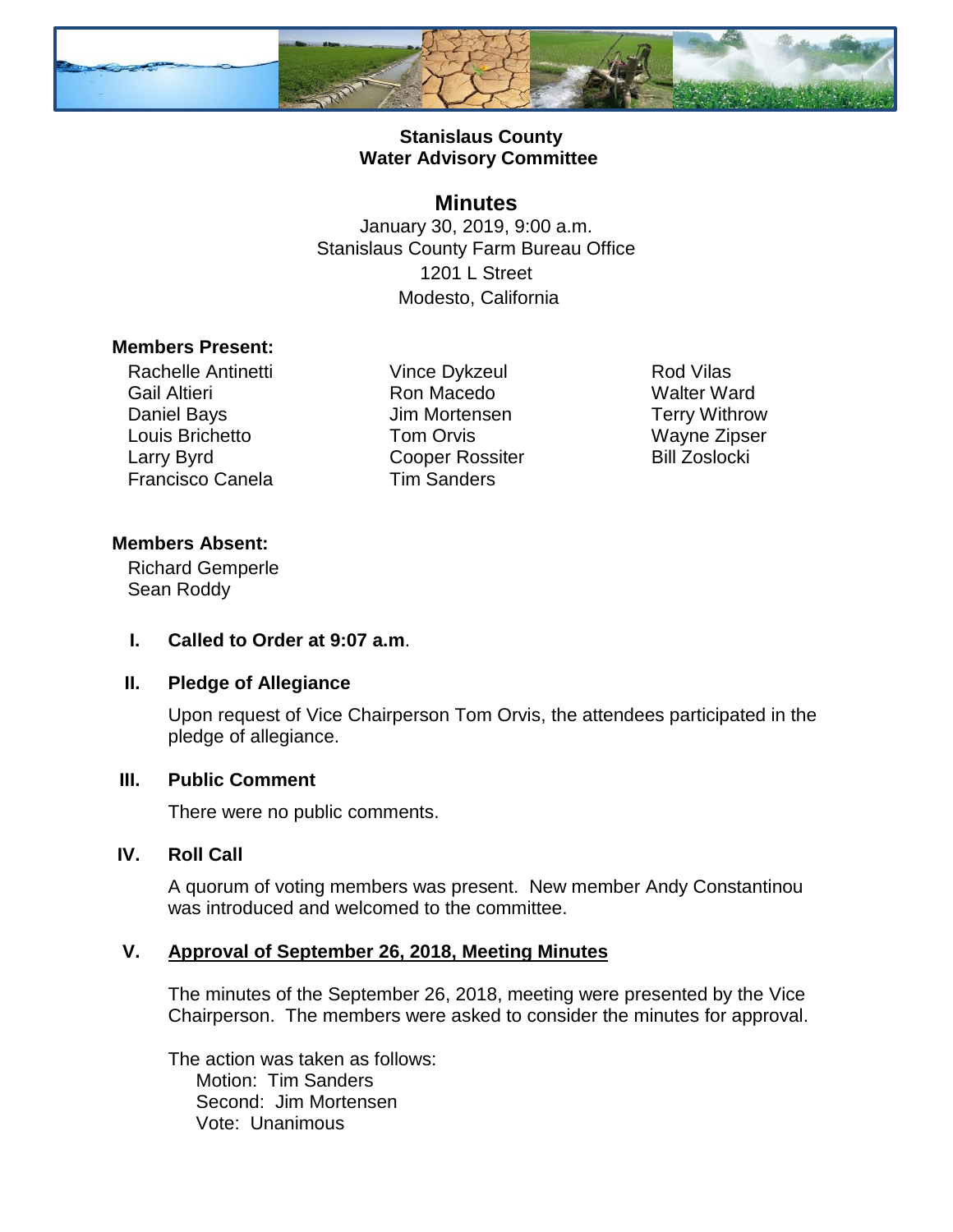### **VI. Selection of WAC Chair and Vice-Chair for 2019**

Current WAC Chair Daniel Bays and Vice-Chair Tom Orvis were nominated to serve in their existing positions for the 2019 calendar year.

The action was taken as follows:

Motion: Tim Sanders Second: Jim Mortensen Vote: Unanimous

# **VII. Local response to the State Water Board's Adoption of the Substitute Environmental Document Related to the "Water Grab" – TBD and All Concerned**

A general discussion was held regarding the State Water Board's action taken in December 2018 concerning Phase 1 of the Bay-Delta Water Plan related to unimpaired flow mandates on the San Joaquin River tributaries (Merced, Stanislaus and Tuolumne rivers). Although there is still talk of ongoing negotiated settlement agreement discussions taking place, the outlook is not good and the only viable course at this point is through litigation and political influence. How this will play out with the ongoing relicensing of the Don Pedro and Merced River Hydroelectric projects remains to be seen.

# **VIII. Sustainable Groundwater Management Act (SGMA) Regional Compliance Update - Walter Ward, Stanislaus County**

Walt Ward provided an overview of the SGMA process and the compliance schedule for the Eastern San Joaquin, Modesto, Turlock and Delta-Mendota groundwater basins. The presentation can be found at the followoing electronic address:

[http://www.stancounty.com/er/groundwater/pdf/wac/sgma-in-stanislaus](http://www.stancounty.com/er/groundwater/pdf/wac/sgma-in-stanislaus-county.pdf)[county.pdf.](http://www.stancounty.com/er/groundwater/pdf/wac/sgma-in-stanislaus-county.pdf)

# **IX. A Streamlined Approach to Water Well Permitting: Post Certified PEIR and GSP Adoption – Mike Tietze, Formation Environmental**

Mike Tietze made a presentation regarding the Stanislaus County Well Permitting Program in the post-GSP implementation period. The entire PowerPoint can be found at:

[http://www.stancounty.com/er/groundwater/pdf/wac/discretioary-well](http://www.stancounty.com/er/groundwater/pdf/wac/discretioary-well-permitting.pdf)[permitting.pdf](http://www.stancounty.com/er/groundwater/pdf/wac/discretioary-well-permitting.pdf)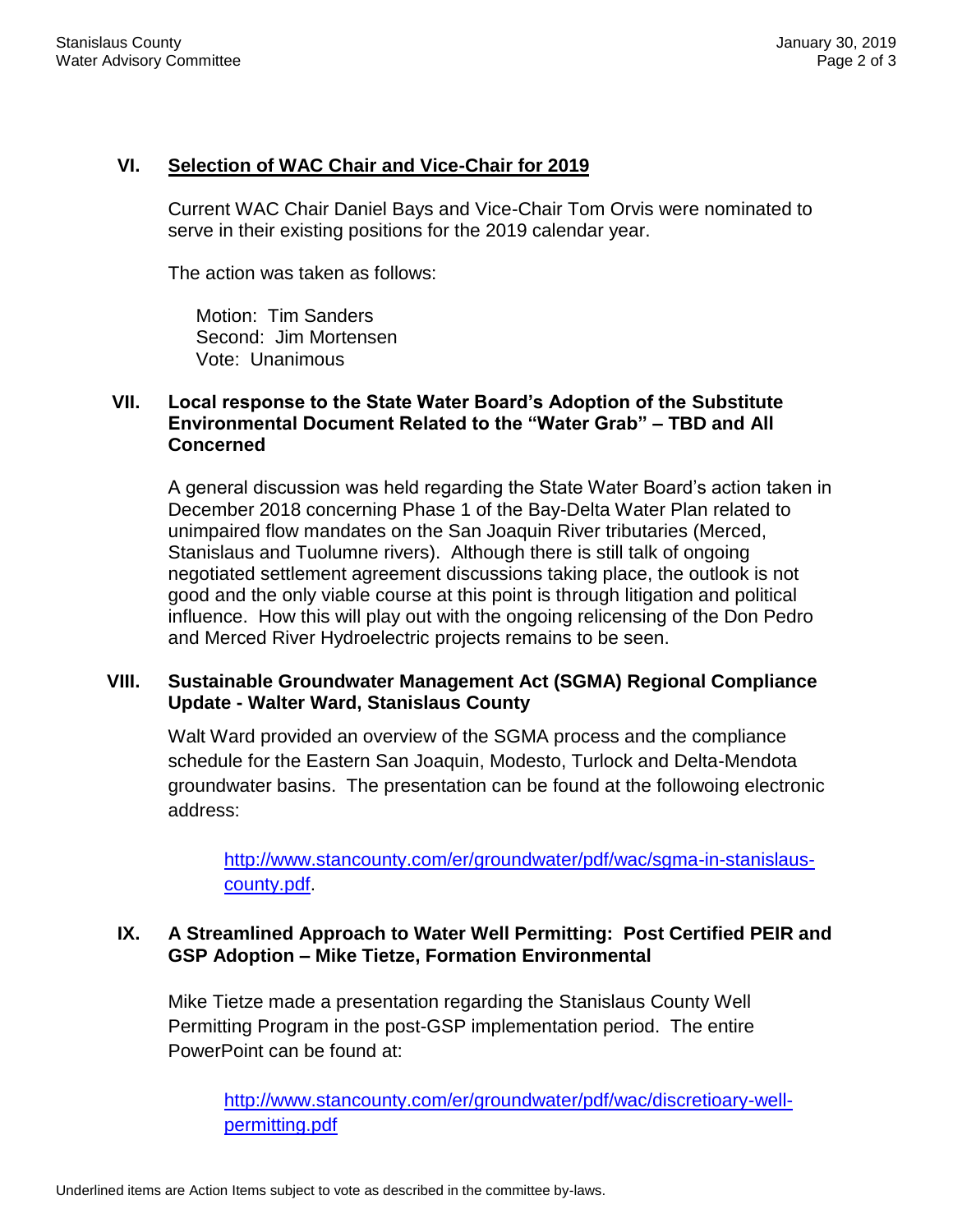# **X. Meeting adjourned at 10:52 a.m.**

#### **Scheduling of Next Meeting: NOTE: CHANGE OF VENUE**

Wednesday, May 29, 2019, at 9:00 a.m. Harvest Hall 3800 Cornucopia Way Modesto, California

PREPARED BY: Fay Tamez, Staff Services Analyst Anette Arias, Administrative Secretary